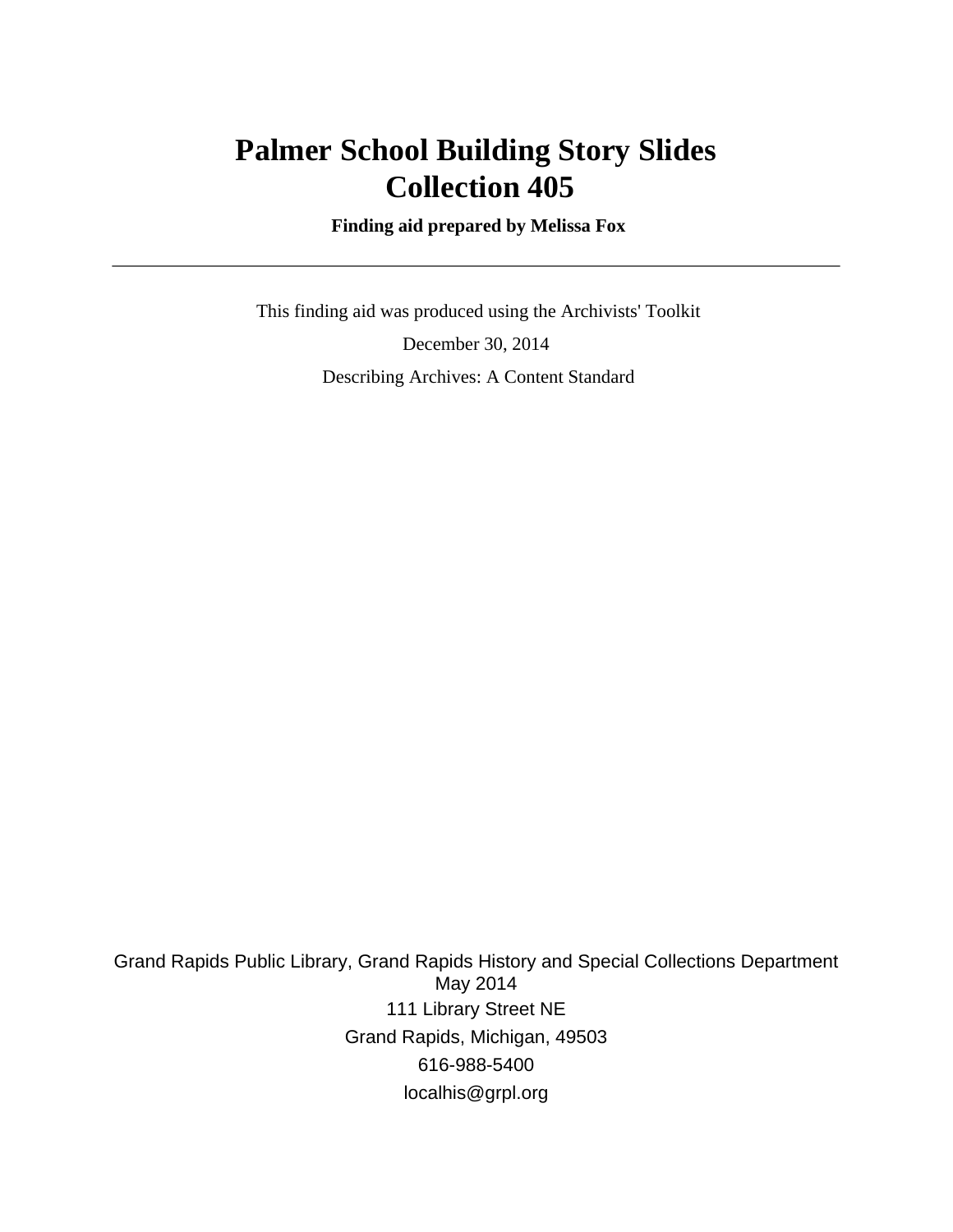# **Table of Contents**

l,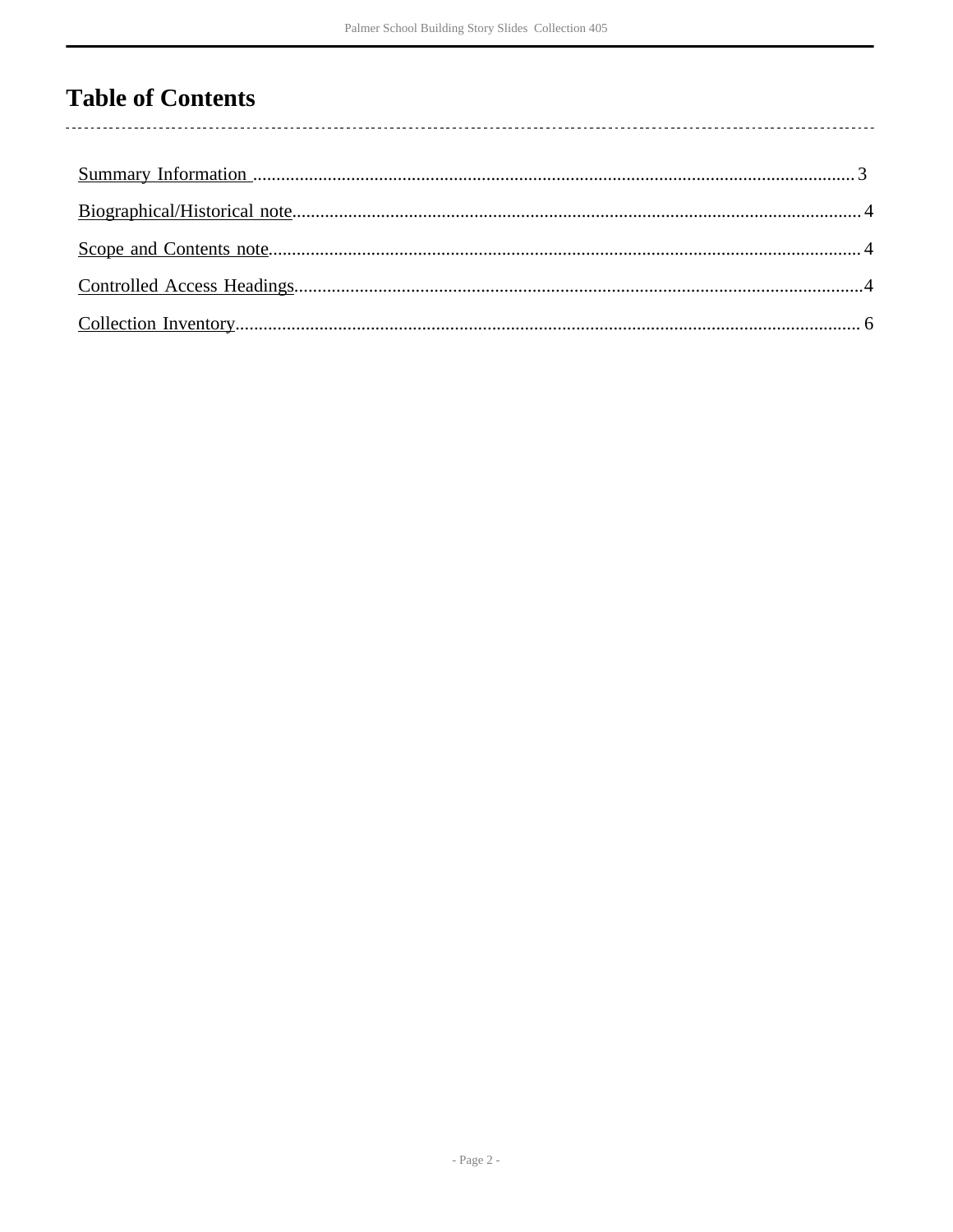# <span id="page-2-0"></span>**Summary Information**

| <b>Repository</b> | Grand Rapids Public Library, Grand Rapids History and Special<br><b>Collections Department</b>                                                                                                                                         |
|-------------------|----------------------------------------------------------------------------------------------------------------------------------------------------------------------------------------------------------------------------------------|
| <b>Title</b>      | Palmer School Building Story Slides                                                                                                                                                                                                    |
| Date [inclusive]  | 1953-1954                                                                                                                                                                                                                              |
| <b>Extent</b>     | 1.0 Linear feet                                                                                                                                                                                                                        |
| Language          | English                                                                                                                                                                                                                                |
| <b>Abstract</b>   | This collection of slides documents the building of the new Palmer<br>School from 1953-1954. Included are images of the construction of the<br>school, classrooms, teachers, and events surrounding the dedication of the<br>building. |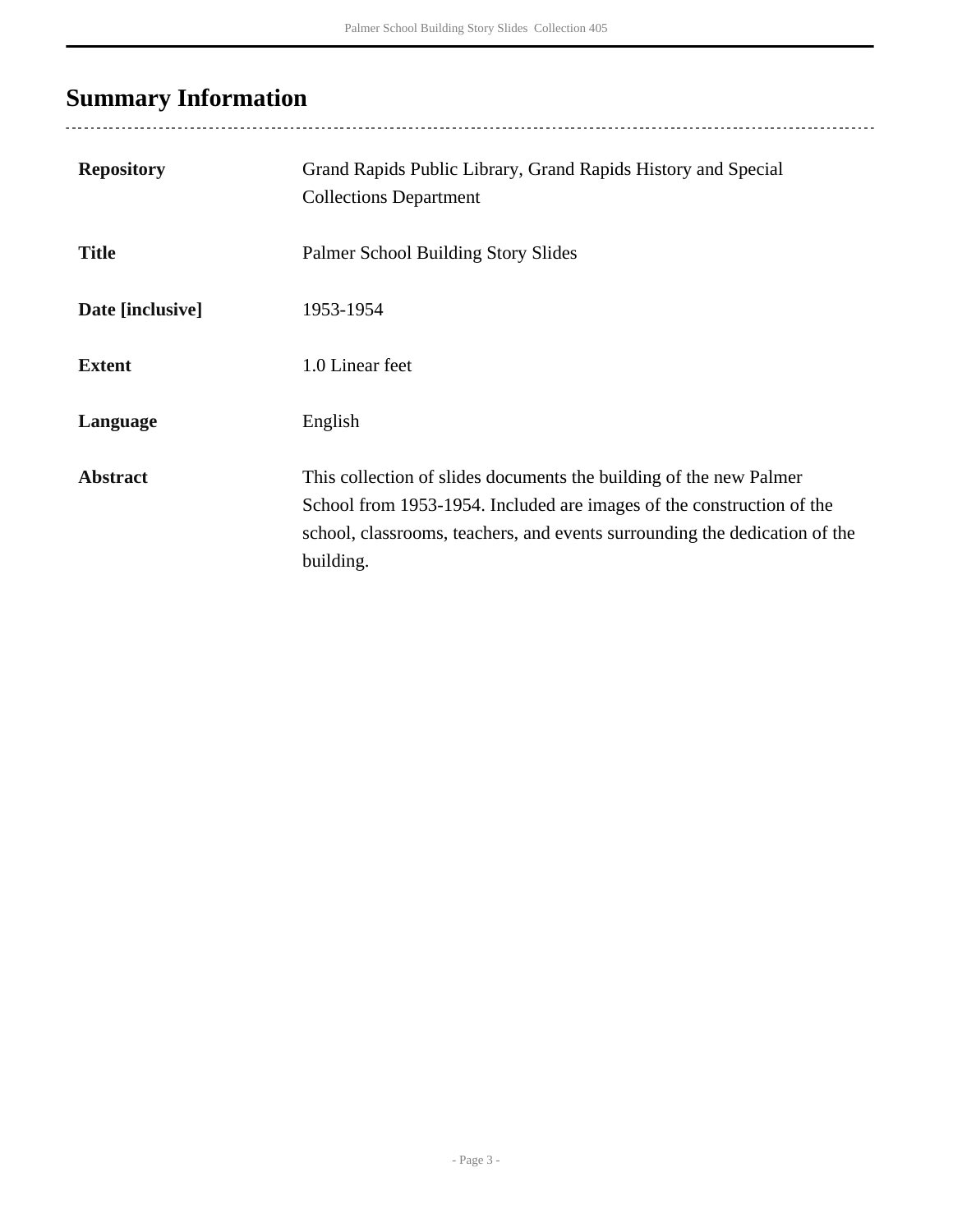## <span id="page-3-0"></span>**Biographical/Historical note**

The original Palmer School was built in 1893 at the corner of Palmer Avenue and Lafayette Street. It contained eight rooms, with space for 400 students. In 1953, as part of the Board of Education's Support our Schools (S.O.S) building program, the original school building was demolished, as were houses that faced Ann and Palmer streets, to make way for the new school building. Construction on the new Palmer School began in 1953 and was designed by architect James K. Haveman. The school opened in the spring of 1954. This collection of slides documents the story of the building of the new Palmer School.

## <span id="page-3-1"></span>**Scope and Contents note**

The Palmer School Building Story Slides collection contains over 150 slides documenting the building of the new Palmer School in 1953-1954. Along with images of the construction phases of the building are images of students, teachers, P.T.A. Groups, and classroom activities.

## **Administrative Information**

#### **Publication Information**

Grand Rapids Public Library, Grand Rapids History and Special Collections Department May 2014

## <span id="page-3-2"></span>**Controlled Access Headings**

#### **Geographic Name(s)**

• Grand Rapids (Mich.) -- History -- 20th Century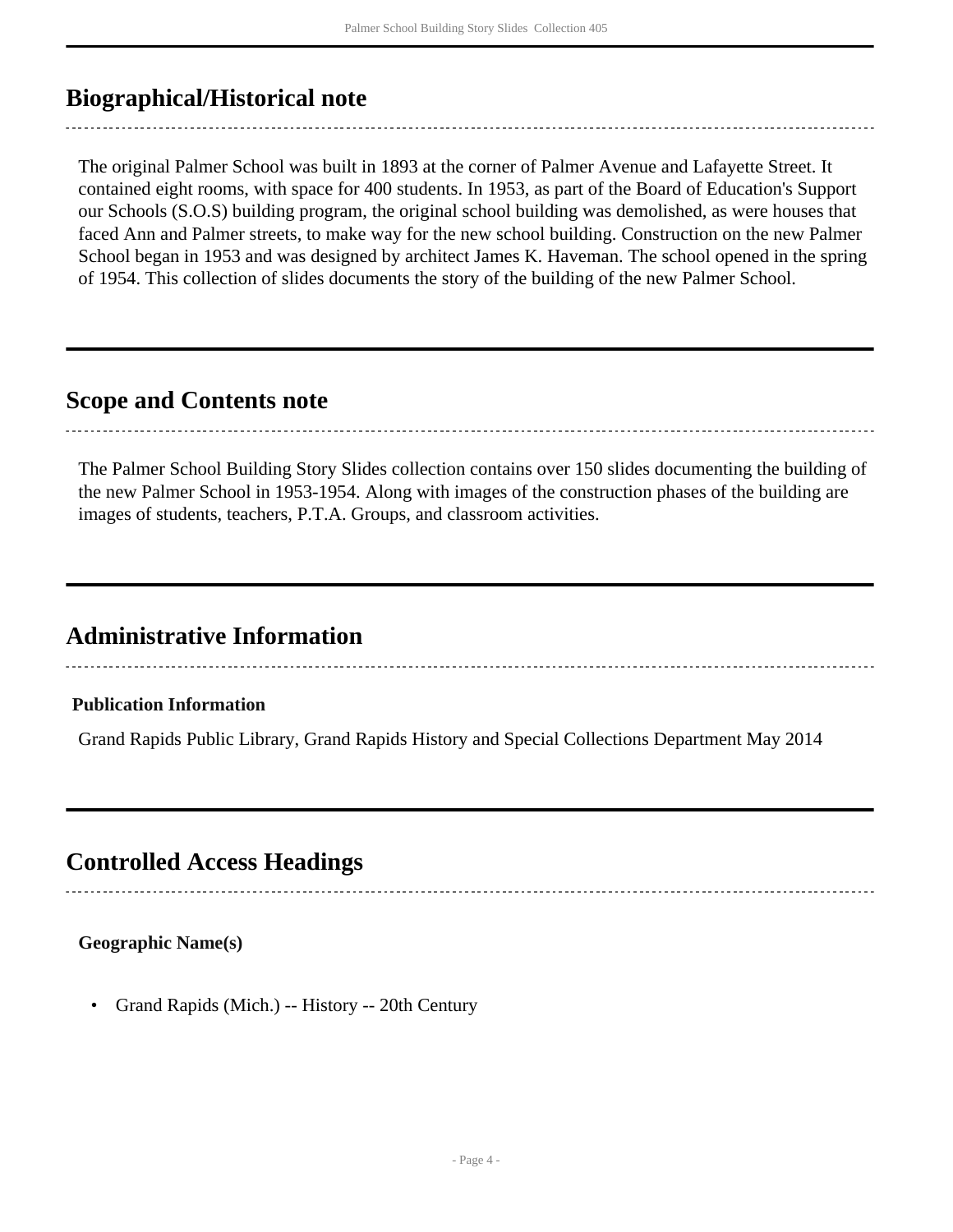### **Subject(s)**

- Buildings -- Michigan -- Grand Rapids -- Photographs
- Education -- Michigan -- Grand Rapids -- History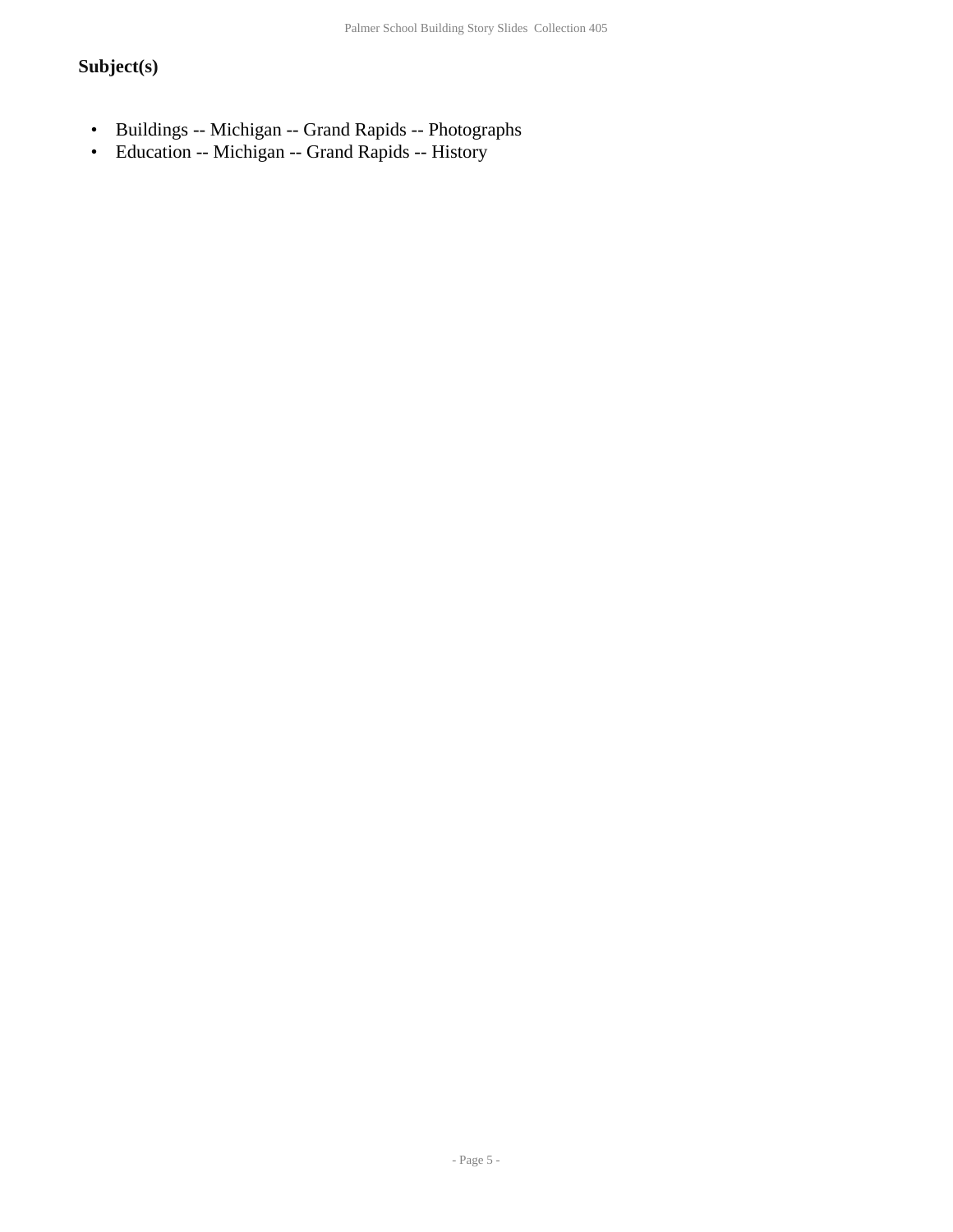# <span id="page-5-0"></span>**Collection Inventory**

|                              | <b>Box</b>   | <b>Slide</b>     |
|------------------------------|--------------|------------------|
| The Palmer Story             | $1\,$        | $\mathbf{1}$     |
| <b>Cast of Characters</b>    | $\mathbf{1}$ | $\overline{2}$   |
| Photography                  | $1\,$        | $\mathfrak{Z}$   |
| Introduction                 | $\mathbf{1}$ | $\overline{4}$   |
| The Beginning                | $\mathbf{1}$ | $\sqrt{5}$       |
| New School Palmer            | $\mathbf 1$  | $\boldsymbol{7}$ |
| Old Palmer Razed             | $\mathbf 1$  | $8\,$            |
| Old Palmer                   | $\mathbf{1}$ | 9                |
| Scale Model                  | $\,1\,$      | $10\,$           |
| View Scale Model             | $\mathbf{1}$ | 11               |
| Superintendent and Assistant | $\mathbf 1$  | $12\,$           |
| Mr. Buikema                  | $\,1\,$      | 13               |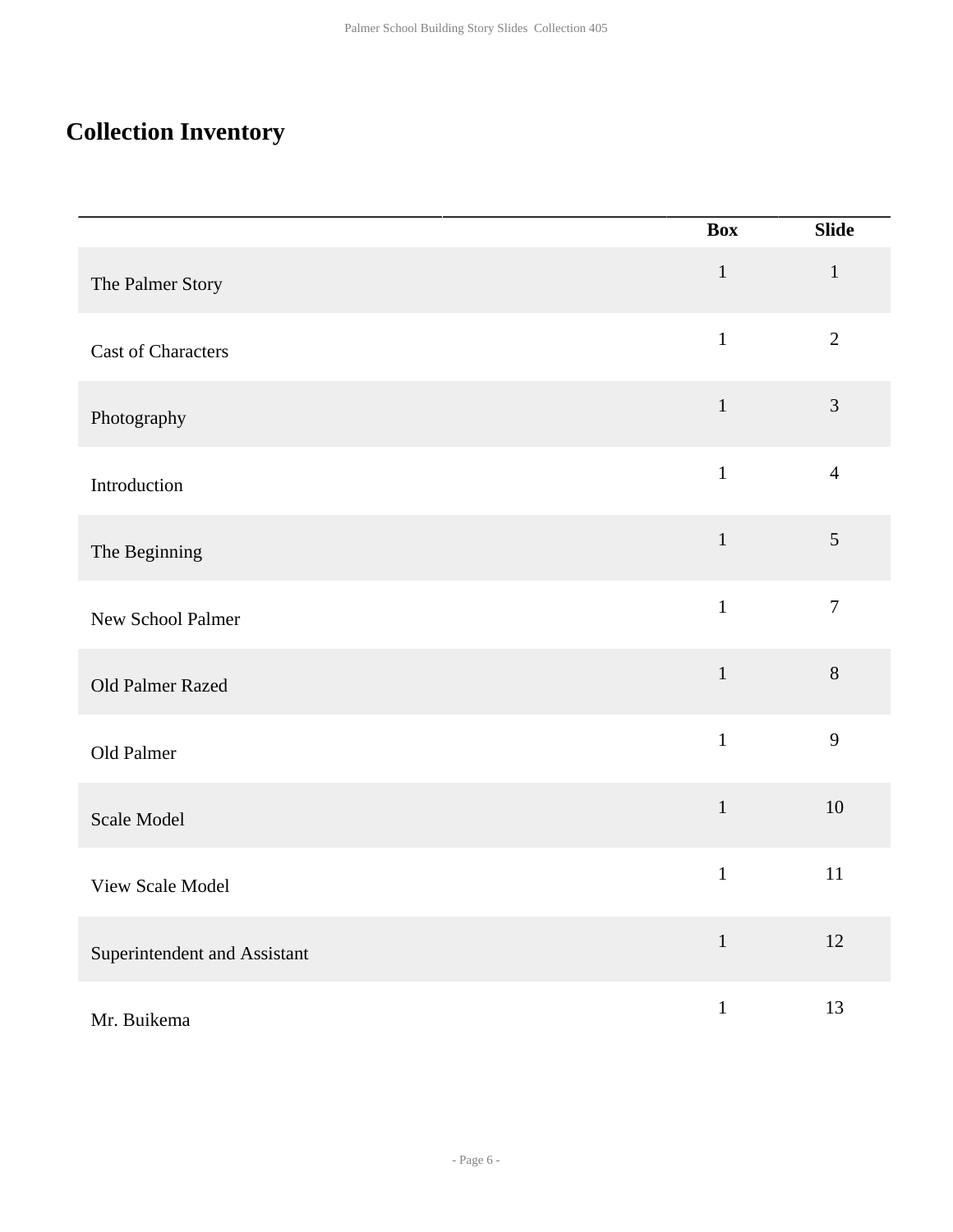| Mr. Pylman                   | $\,1\,$      | 14     |
|------------------------------|--------------|--------|
| Planning                     | $\mathbf{1}$ | 15     |
| <b>Studying Blueprints</b>   | $\mathbf{1}$ | 16     |
| Planning Group               | $\mathbf 1$  | $17\,$ |
| Cornerstone                  | $\,1\,$      | $18\,$ |
| Mrs. Keeler                  | $\mathbf{1}$ | 19     |
| 1953 Cornerstone             | $1\,$        | $20\,$ |
| <b>Construction Underway</b> | $\mathbf{1}$ | 21     |
| Construction                 | $\mathbf{1}$ | $22\,$ |
| Construction                 | $\mathbf{1}$ | 23     |
| Construction                 | $\mathbf{1}$ | 24     |
| Construction                 | $1\,$        | 25     |
| Construction                 | $\mathbf{1}$ | $26\,$ |
| Construction                 | $\mathbf{1}$ | $27\,$ |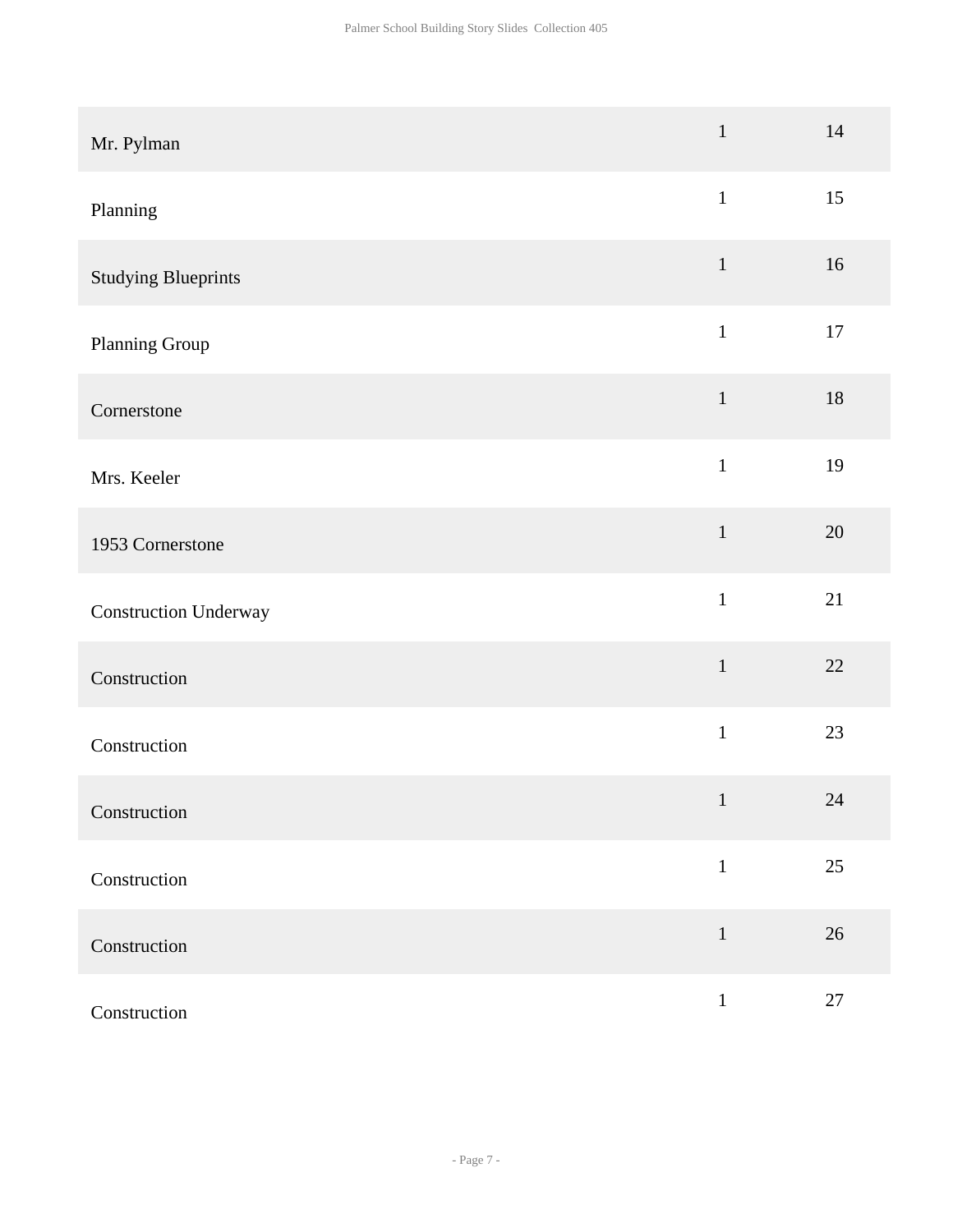| Construction              | $\mathbf{1}$ | $28\,$ |
|---------------------------|--------------|--------|
| Construction              | $1\,$        | 29     |
| <b>Interior Framework</b> | $\,1\,$      | $30\,$ |
| Construction              | $1\,$        | 31     |
| Construction              | $1\,$        | 32     |
| Construction              | $1\,$        | 33     |
| Camping Out               | $\mathbf 1$  | 34     |
| Churches                  | $\mathbf 1$  | 35     |
| Churches                  | $\,1\,$      | 36     |
| Churches                  | $\mathbf 1$  | 37     |
| Churches                  | $\mathbf 1$  | $38\,$ |
| Churches                  | $\mathbf 1$  | 39     |
| Churches                  | $\,1\,$      | 40     |
| Churches                  | $\,1\,$      | 41     |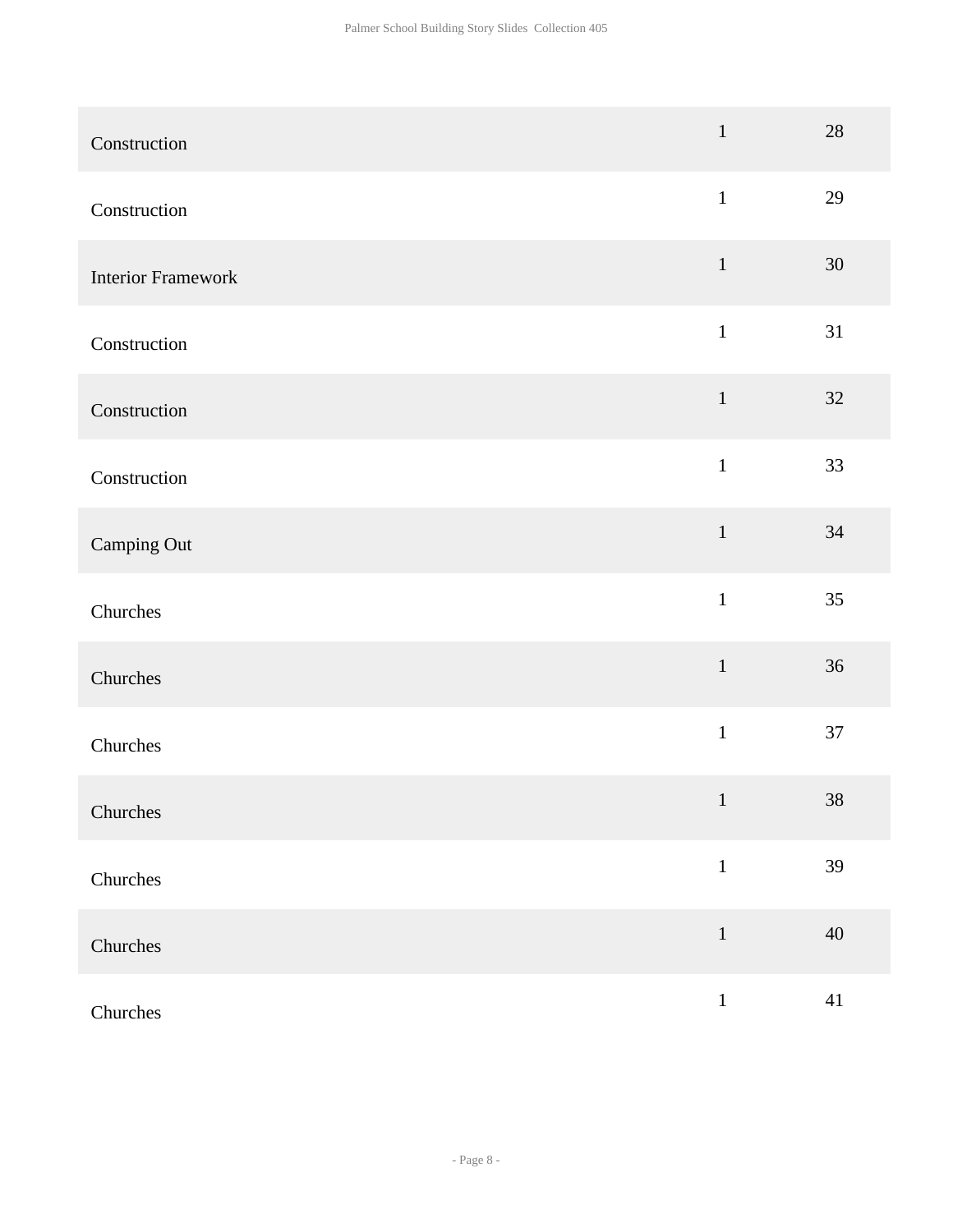| Churches             | $\mathbf 1$  | 42 |
|----------------------|--------------|----|
| Churches             | $\,1\,$      | 43 |
| Churches             | $\mathbf 1$  | 44 |
| Churches             | $1\,$        | 45 |
| Churches             | $1\,$        | 46 |
| Many have partitions | $\mathbf 1$  | 47 |
| Churches             | $1\,$        | 48 |
| Churches             | $\mathbf{1}$ | 49 |
| Churches             | $\mathbf 1$  | 50 |
| Churches             | $\,1\,$      | 52 |
| Churches             | $\mathbf 1$  | 53 |
| Churches             | $\mathbf{1}$ | 54 |
| Churches             | $\,1\,$      | 55 |
| Churches             | $\,1\,$      | 56 |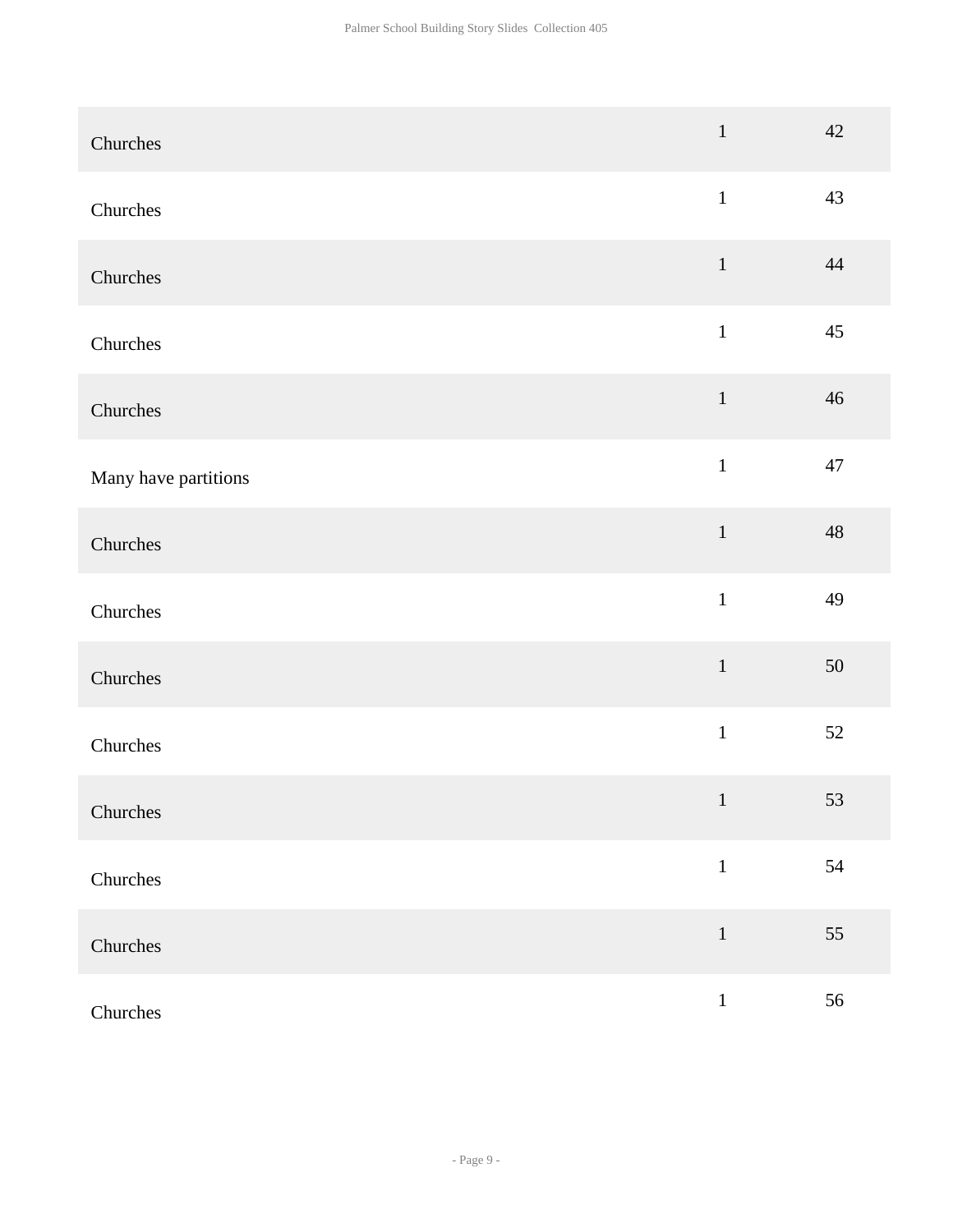| Keeping Wagons Hitched         | $\mathbf 1$   | 57     |
|--------------------------------|---------------|--------|
| Workmen                        | $\,1\,$       | 58     |
| Workmen                        | $\,1\,$       | 59     |
| Workmen                        | $\mathbbm{1}$ | 60     |
| <b>Children's Observations</b> | $\,1\,$       | 61     |
| Power Saws                     | $\mathbf{1}$  | 62     |
| Workmen                        | $\mathbf 1$   | 63     |
| Woodwork                       | $\,1$         | 64     |
| Workmen                        | $\,1\,$       | 65     |
| Skylights                      | $\,1$         | 66     |
| Workmen                        | $\mathbf 1$   | 67     |
| Workmen                        | $\,1\,$       | 68     |
| Puzzle Tile                    | $\,1\,$       | 69     |
| ${\rm Floor}$                  | $\,1\,$       | $70\,$ |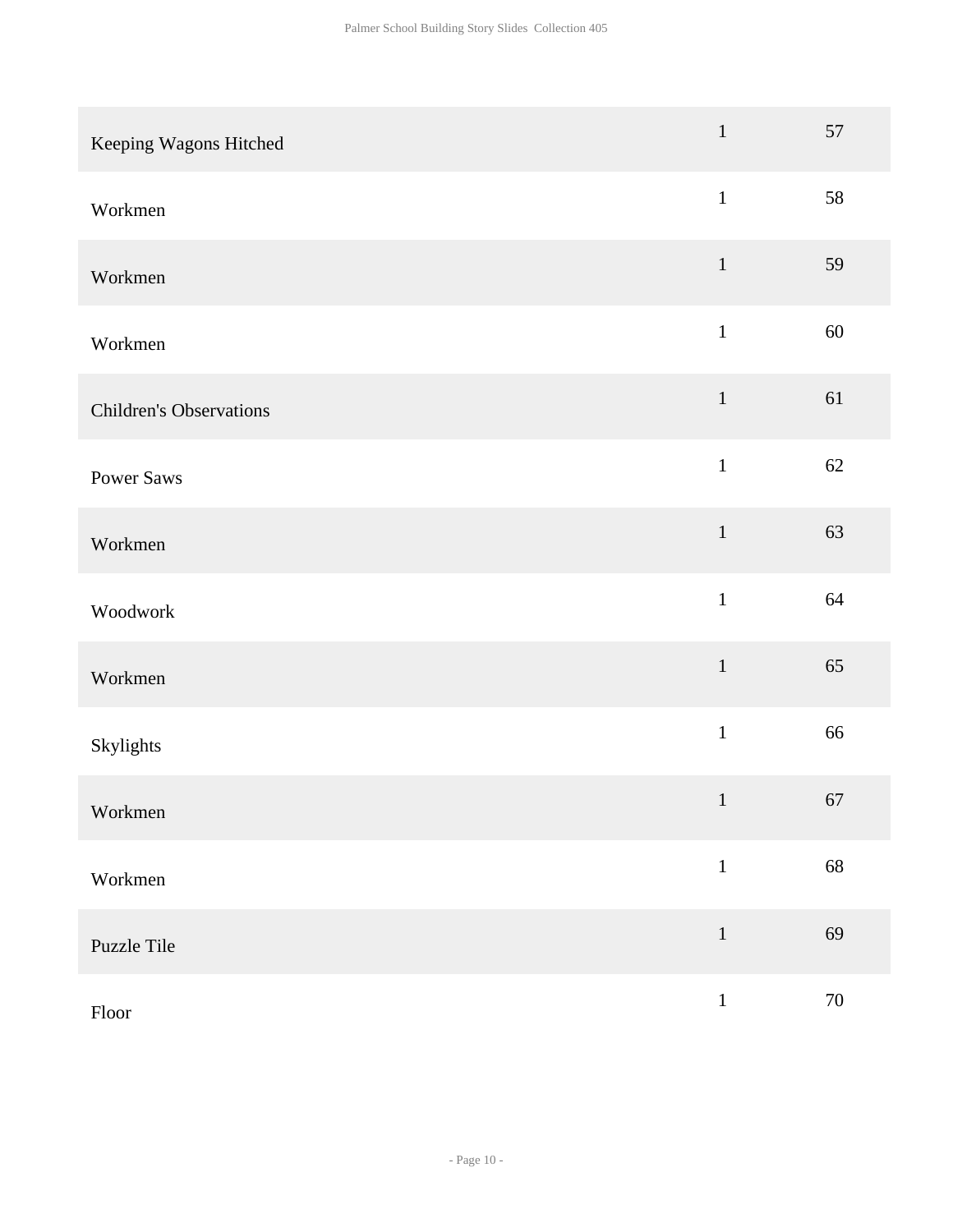| Workmen                          | $\,1\,$       | $71\,$ |
|----------------------------------|---------------|--------|
| Cement                           | $\,1\,$       | $72\,$ |
| Workmen                          | $\,1\,$       | $73\,$ |
| <b>Emancipation Proclamation</b> | $\,1\,$       | $74\,$ |
| Moving                           | $1\,$         | 75     |
| Moving                           | $\,1\,$       | 76     |
| Moving                           | $\,1\,$       | 77     |
| Moving                           | $\,1$         | $78\,$ |
| Moving                           | $\,1\,$       | 79     |
| Moving                           | $\,1\,$       | $80\,$ |
| Moving                           | $\,1\,$       | $81\,$ |
| Moving                           | $\,1\,$       | 82     |
| Moving                           | $\,1\,$       | 83     |
| Moving                           | $\mathbbm{1}$ | $84\,$ |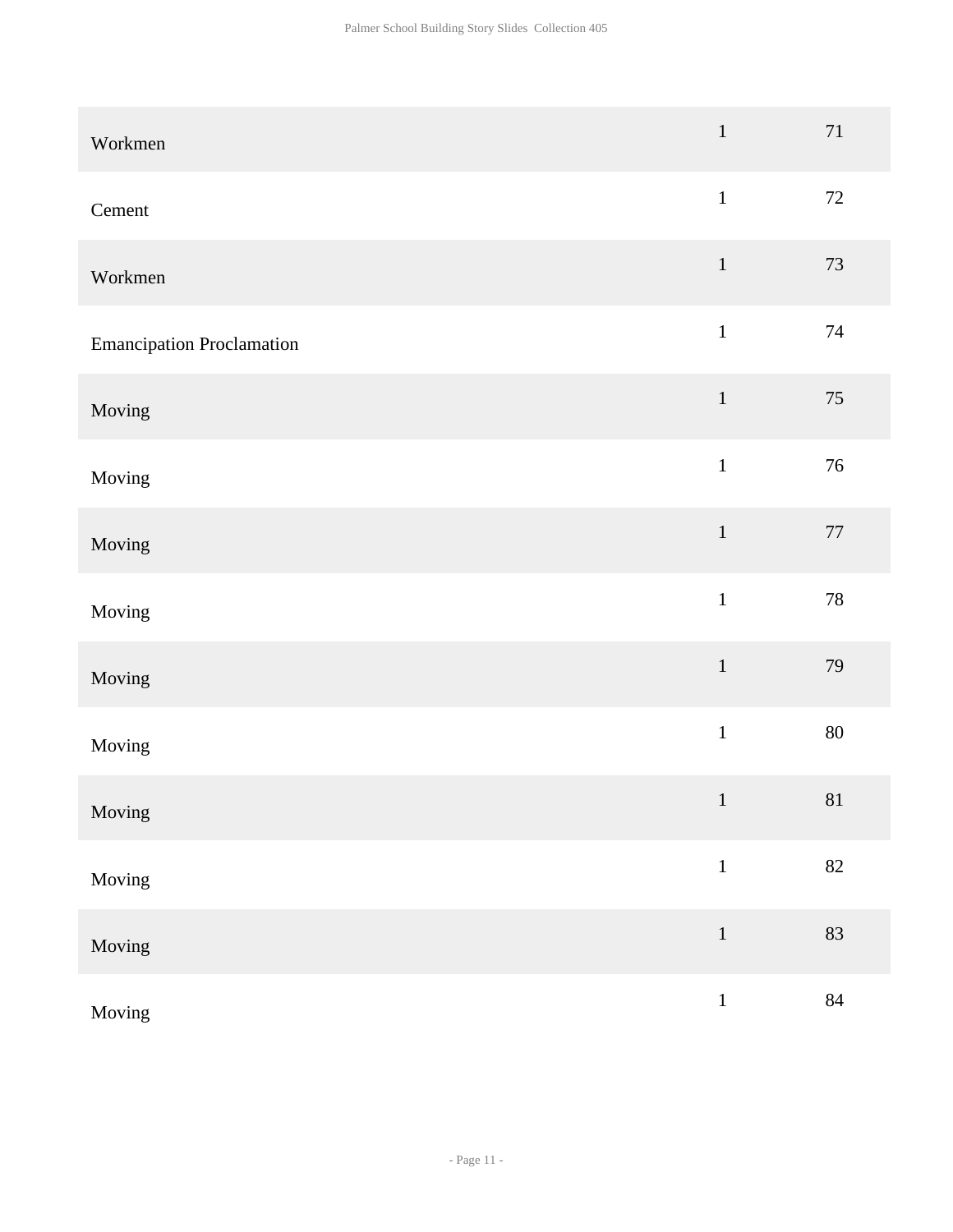| Moving                  | $\mathbf 1$ | 85     |
|-------------------------|-------------|--------|
| Moving                  | $\mathbf 1$ | 86     |
| Kindergarten-Grade 4 In | $\mathbf 1$ | $87\,$ |
| New School              | $\mathbf 1$ | 88     |
| New School              | $\mathbf 1$ | 89     |
| New School              | $\mathbf 1$ | 90     |
| New School              | $\mathbf 1$ | 91     |
| New School              | $\mathbf 1$ | 92     |
| New School              | $\,1\,$     | 93     |
| New School              | $\,1\,$     | 94     |
| New School              | $\mathbf 1$ | 95     |
| <b>Partition Down</b>   | $\,1\,$     | 96     |
| Workmen                 | $\,1\,$     | 97     |
| May Day Celebration     | $\,1\,$     | 98     |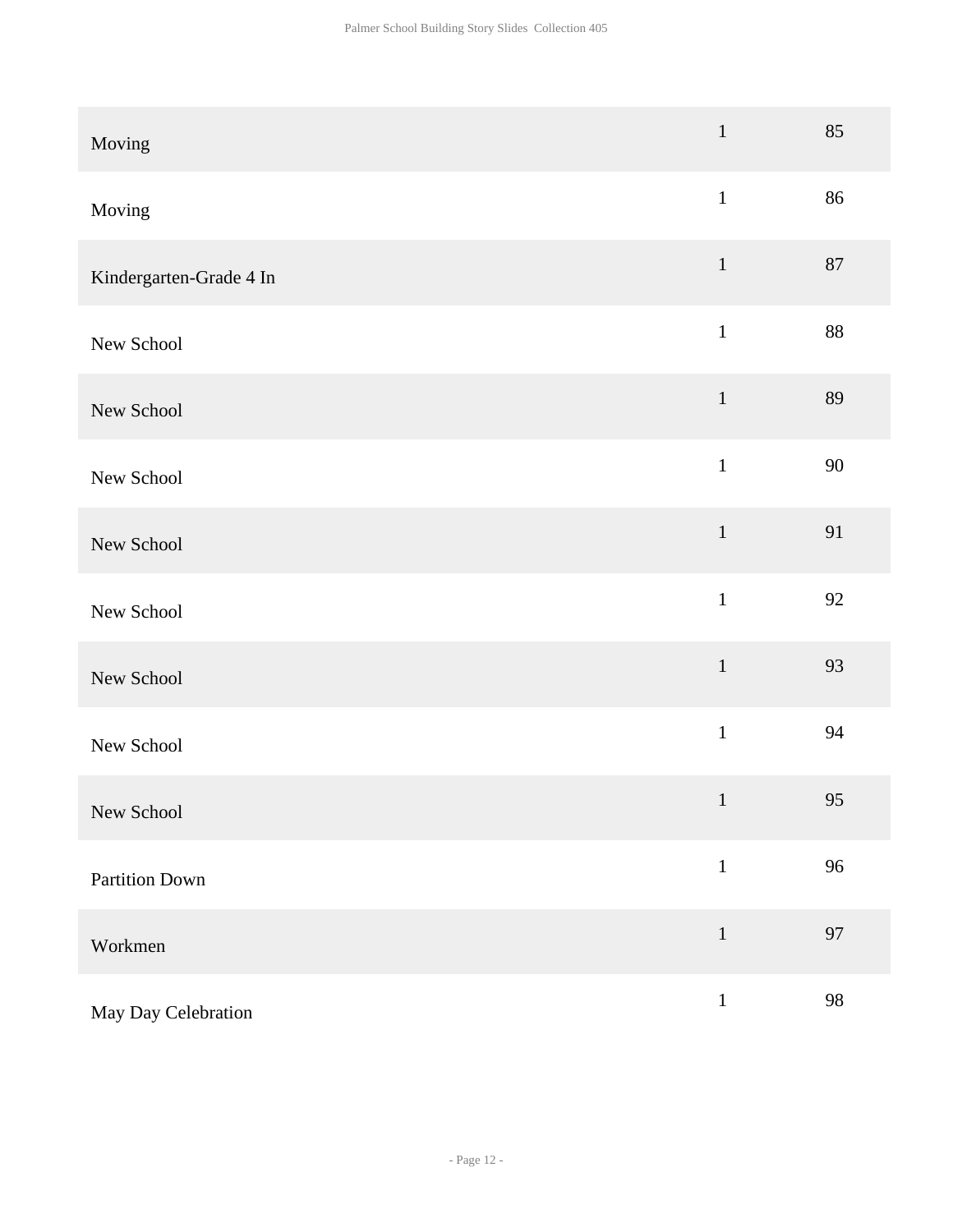| Moving                      | $\mathbf 1$  | 99      |
|-----------------------------|--------------|---------|
| Moving                      | $\mathbf{1}$ | $100\,$ |
| Moving                      | $\,1$        | 101     |
| Moving                      | $\mathbf{1}$ | $102\,$ |
| First Morning Together      | $\mathbf 1$  | 103     |
| Flag Raising                | $\mathbf{1}$ | 104     |
| <b>Flag Raising</b>         | $\,1\,$      | 105     |
| New School                  | $\mathbf 1$  | 106     |
| New School                  | $\,1$        | $107\,$ |
| Natural Daylight New School | $\,1\,$      | 108     |
| New School                  | $\mathbf{1}$ | 109     |
| Thrill to have stage        | $\mathbf 1$  | $110\,$ |
| Dramatizations              | $\mathbf{1}$ | 111     |
| Dramatizations              | $\mathbf{1}$ | $112\,$ |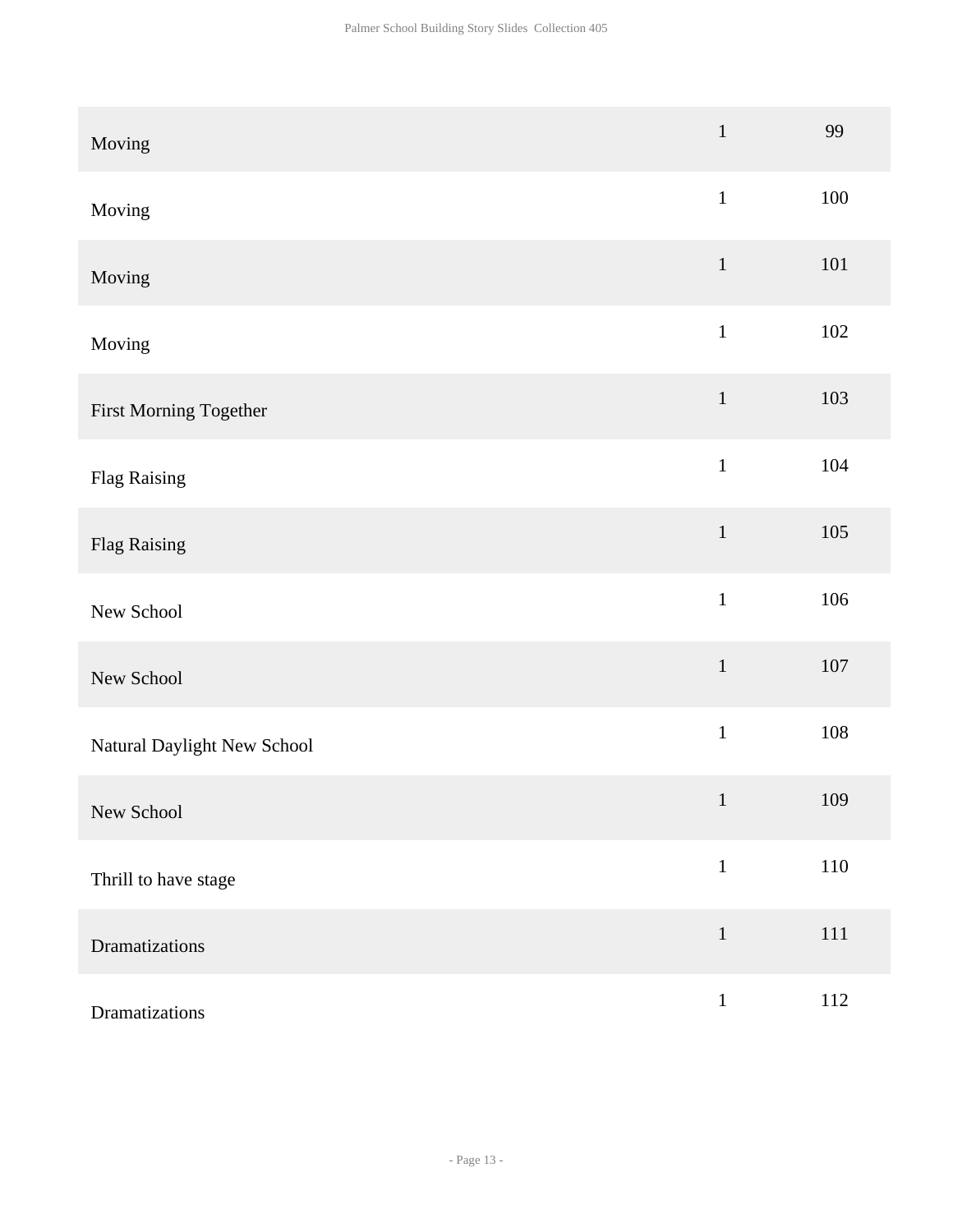| Dramatizations            | $\mathbf{1}$ | 113 |
|---------------------------|--------------|-----|
| Dramatizations            | $\mathbf{1}$ | 114 |
| First P.T.A. Meeting      | $1\,$        | 115 |
| <b>Outgoing President</b> | $\mathbf{1}$ | 116 |
| <b>Incoming President</b> | $\mathbf{1}$ | 117 |
| P.T.A. Group              | $\mathbf{1}$ | 118 |
| Installation              | $1\,$        | 119 |
| Cub Scouts                | $\mathbf{1}$ | 120 |
| <b>Blue Birds</b>         | $\mathbf 1$  | 121 |
| P.T.A. Luncheon-teachers  | $\mathbf 1$  | 122 |
| New Dishes                | $\mathbf{1}$ | 123 |
| New Facilities            | $\mathbf{1}$ | 124 |
| Luncheon Group            | $1\,$        | 125 |
| Having Coffee             | $\mathbf{1}$ | 126 |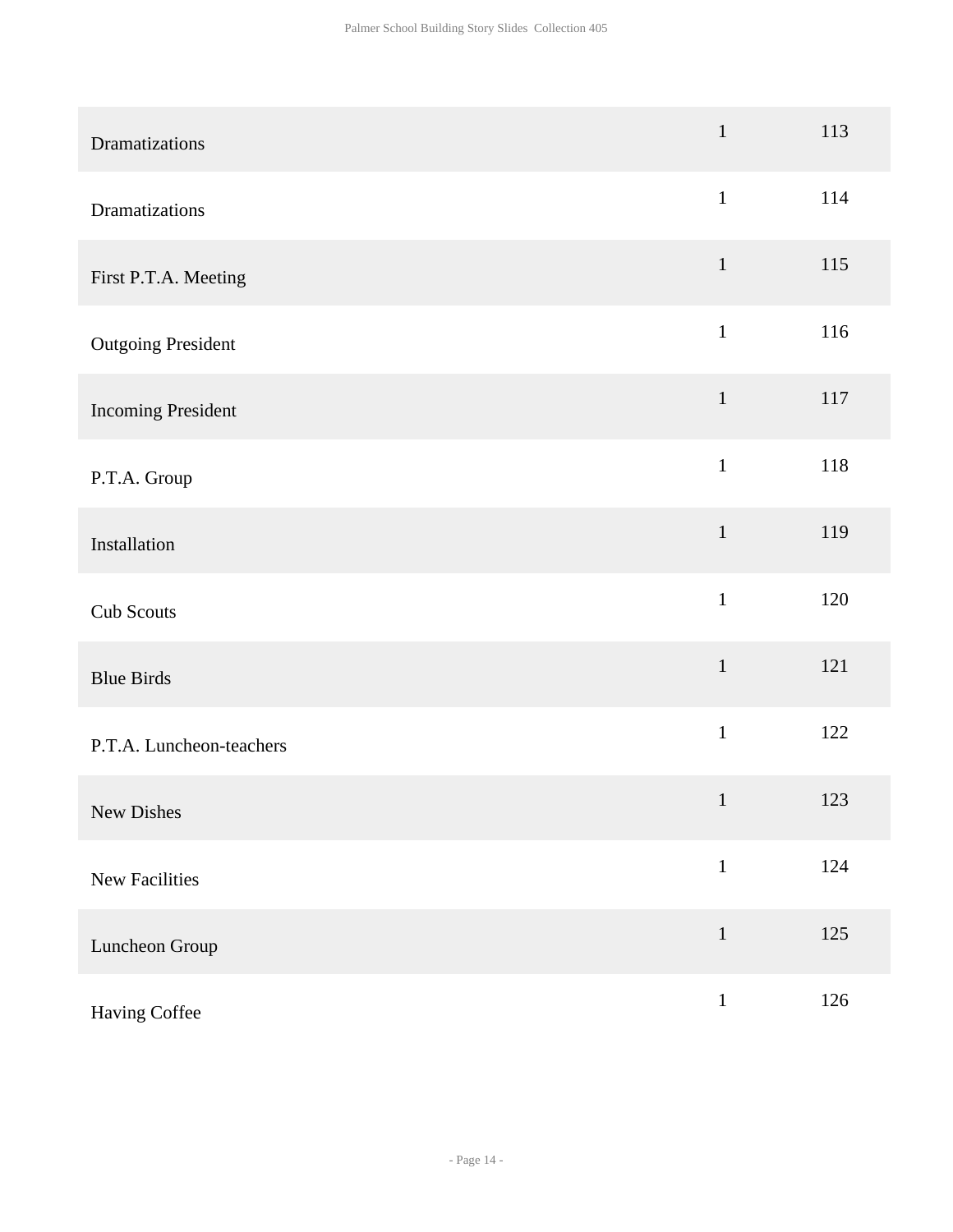| Informal Coffee Group          | $\mathbf{1}$ | 127 |
|--------------------------------|--------------|-----|
| The Office                     | $\mathbf{1}$ | 128 |
| View from Lobby                | $\mathbf{1}$ | 129 |
| Our Lobby - Clock              | $\mathbf 1$  | 130 |
| Lobby                          | $\mathbf{1}$ | 131 |
| Clock and Paneling             | $\mathbf{1}$ | 132 |
| Our "halo-ed Corridors"        | $\mathbf{1}$ | 133 |
| East Corridor                  | $\mathbf{1}$ | 134 |
| North Corridor                 | $\mathbf{1}$ | 135 |
| We Wind Up the Year            | $\mathbf 1$  | 136 |
| Keeler - Appreciation Assembly | $\mathbf{1}$ | 137 |
| Flag - Appreciation Assembly   | $\mathbf{1}$ | 138 |
| The Dream                      | $\mathbf 1$  | 139 |
| Scale Model                    | $\mathbf{1}$ | 140 |